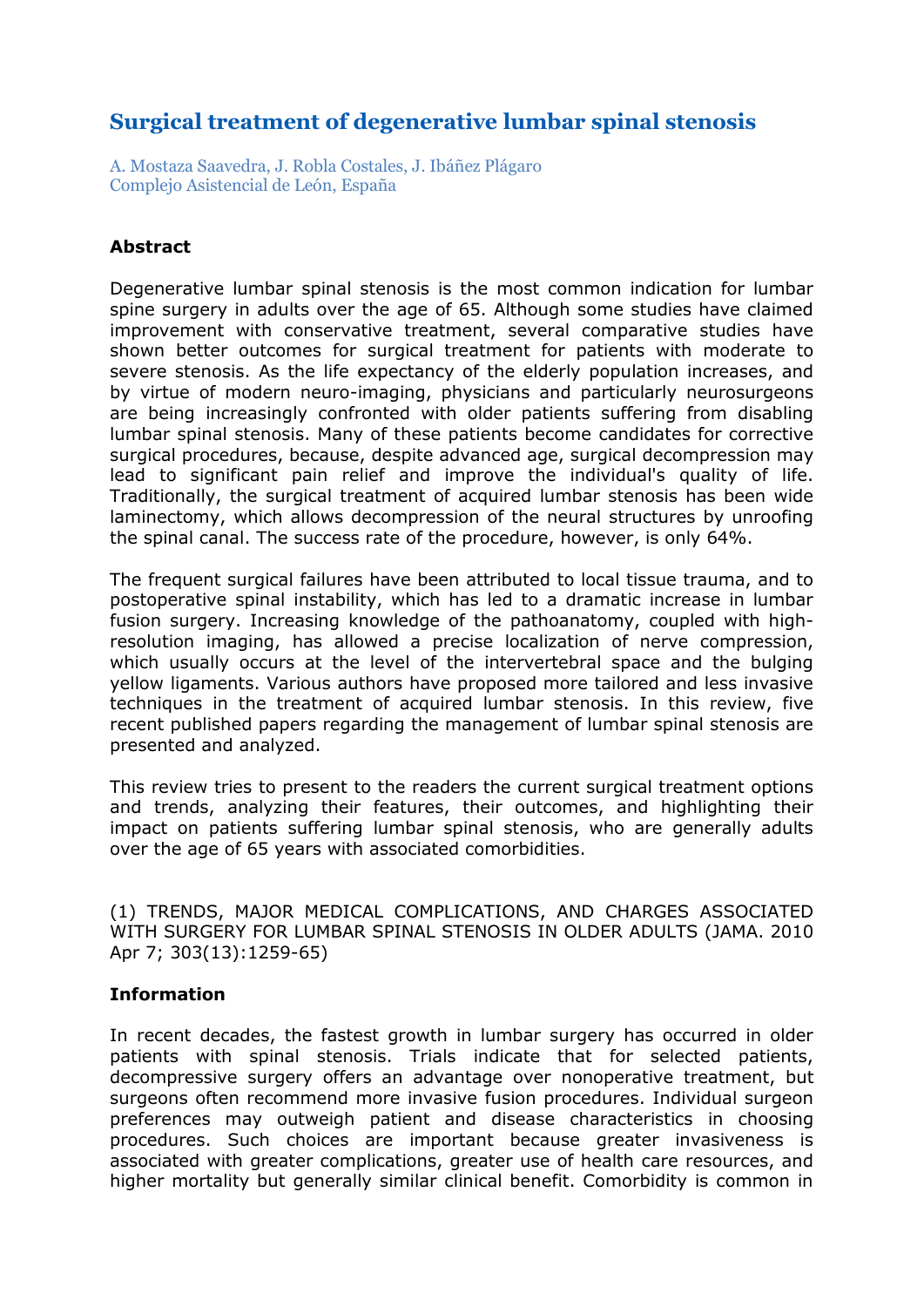older patients, so benefits and risks must be carefully weighed in the choice of surgical procedure. The assessment of therapeutic safety often requires observational data, because randomized trials may exclude high-risk patients, be too short to identify some risks, or be too small to detect rare events. The authors of this paper examine the trends in the use of different types of stenosis surgery techniques and the association of complications and resource use with surgical complexity. They design a retrospective cohort analysis of Medicare claims for 2002-2007, focusing on 2007 to assess complications and resource use in US hospitals. Operations for Medicare recipients (adults ≥65 years, who receive federal health insurance coverage) undergoing surgery for lumbar stenosis (n=32.152 in the first 11 months of 2007) were grouped into 3 gradations of invasiveness: decompression alone, simple fusion (1 or 2 disk levels, single surgical approach), or complex fusion (more than 2 disk levels or combined anterior and posterior approach).

The main outcome measures that the authors assessed in those three groups were the rate of major complications (major medical complications and wound complications), postoperative mortality (within 30 days of hospital discharge, including in-hospital death), and resource use (in terms of length of hospital stay, hospital charges, and rehospitalizations within 30 days). The authors report that surgical rates declined slightly from 2002-2007, but the rate of complex fusion procedures increased 15-fold, from 1.3 to 19.9 per 100,000 beneficiaries. Lifethreatening complications increased with increasing surgical invasiveness, from 2.3% among patients having decompression alone to 5.6% among those having complex fusions. After adjustment for age, comorbidity (using the comorbidity index of Quan), previous spine surgery, and other features, the odds ratio (OR) of life-threatening complications for complex fusion compared with decompression alone was 2.95 (95% confidence interval [CI], 2.50-3.49). A similar pattern was observed for rehospitalization within 30 days, which occurred for 7.8% of patients undergoing decompression and 13.0% having a complex fusion (adjusted OR, 1.94; 95% CI, 1.74-2.17). Adjusted mean hospital charges for complex fusion procedures were US \$80,888 compared with US \$23,724 for decompression alone.

The authors conclude that, between 2002 and 2007, the frequency of complex fusion procedures for spinal stenosis increased while the frequency of decompression surgery and simple fusions decreased. In 2007, compared with decompression, simple fusion and complex fusion were associated with increased risk of major complications and of 30-day mortality, and increased resource use. The authors comment that it is unclear why more complex operations are increasing. Moreover, they view as implausible the notion that that the number of patients with the most complex spinal pathology has increased 15-fold in just 6 years. Evidence for greater efficacy of more complex procedures for lumbar stenosis is lacking, and their study shows the clinically important consequences of these choices.

### **Analysis**

Among spine surgeons, there is a poor consensus on indications for surgery or the choice of particular procedures to treat lumbar spine stenosis. Evidence for greater efficacy of more complex procedures for lumbar stenosis is lacking. For patients who also have spondylolisthesis or scoliosis, spinal fusion may improve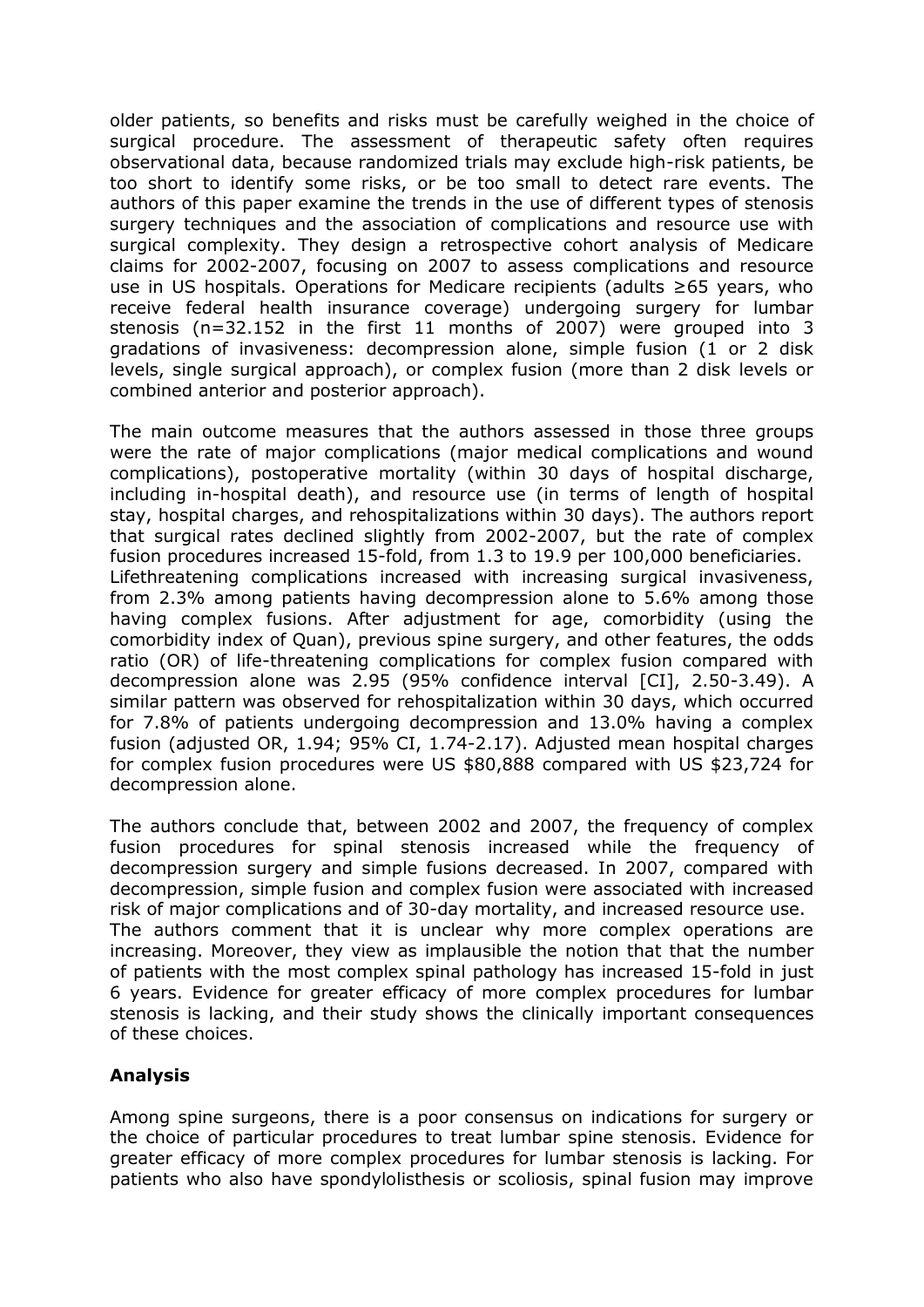outcomes over decompression alone, but in the absence of these two conditions, trials suggest an equivalent efficacy for decompression alone vs decompression and fusion. In spite of these data, the authors confirm that the frequency of complex fusion procedures for spinal stenosis is increasing, while the frequency of decompression surgery is progressively decreasing. This interesting study confirms previous findings that fusion is associated with greater complications and postoperative mortality than decompression alone. We agree with the authors that decompression surgery without fusion is the best choice for patients with lumbar spine stenosis, even leaving aside economic and efficiency data.

(2) OUTCOME AFTER LESS INVASIVE DECOMPRESSION OF LUMBAR SPINAL STENOSIS: A RANDOMIZED COMPARISON OF UNILATERAL LAMINOTOMY, BILATERAL LAMINOTOMY, AND LAMINECTOMY (J NEUROSURG SPINE 2005 AUG;3 (2): 129-41)

### **Information**

Recently, limited decompression procedures have been proposed in the treatment of lumbar stenosis. The authors undertook a prospective study to compare the safety and outcome of unilateral and bilateral laminotomy with laminectomy. One hundred and twenty consecutive patients (mean age  $68 \pm 9$ ) years) with 207 levels of lumbar stenosis were randomized to three treatment groups: bilateral laminotomy, unilateral laminotomy, and laminectomy. The patients recruited to the study had symptoms of neurogenic claudication or radiculopathy refractory to conservative treatment and associated to radiological evidence of degenerative lumbar stenosis in absence of pathological entities such as disc herniations or instability, and no history of surgery for lumbar stenosis or lumbar fusion. Preoperatively, all patients underwent a standardized neurological and clinical assessment to evaluate walking distance, and pain was measured separately for the low back and the legs according to the VAS scale. Disability was assessed using the RMS scale. Physical and mental health status was measured using the SF-36 health survey. Possible depressive symptoms, known to influence outcome following spinal surgery, were assessed using the ADS scale. Radiological studies included MR imaging, myelography, and postmyelography CT scanning for identification of the involved segments. In the majority of patients the authors observed multisegmental stenosis, which required decompression of 207 levels overall (mean  $1,7 \pm 0,7$  per patient). The L3–4 and the L4–5 levels were most commonly involved (in 40.1% and 45.9% of cases, respectively).

Before randomization of the recruted patients (forty patients randomized for each group), all of them underwent surgery, each surgical tecnique being performed in a standardized manner. Special care was taken in all three groups to minimize facet joint resection. Postoperative CT scans were acquired in all patients before discharge to evaluate the adequacy of the decompression. Standardized self-assessment questionnaires were used at follow-up examinations 3, 6, and 12 months after surgery. VAS score, walking distance, RMS scores, and subjective overall success rate were recorded.

The SF-36 was used for assessment at the 12-month follow-up examination. To evaluate outcomes of low-back pain and leg pain separately and to differentiate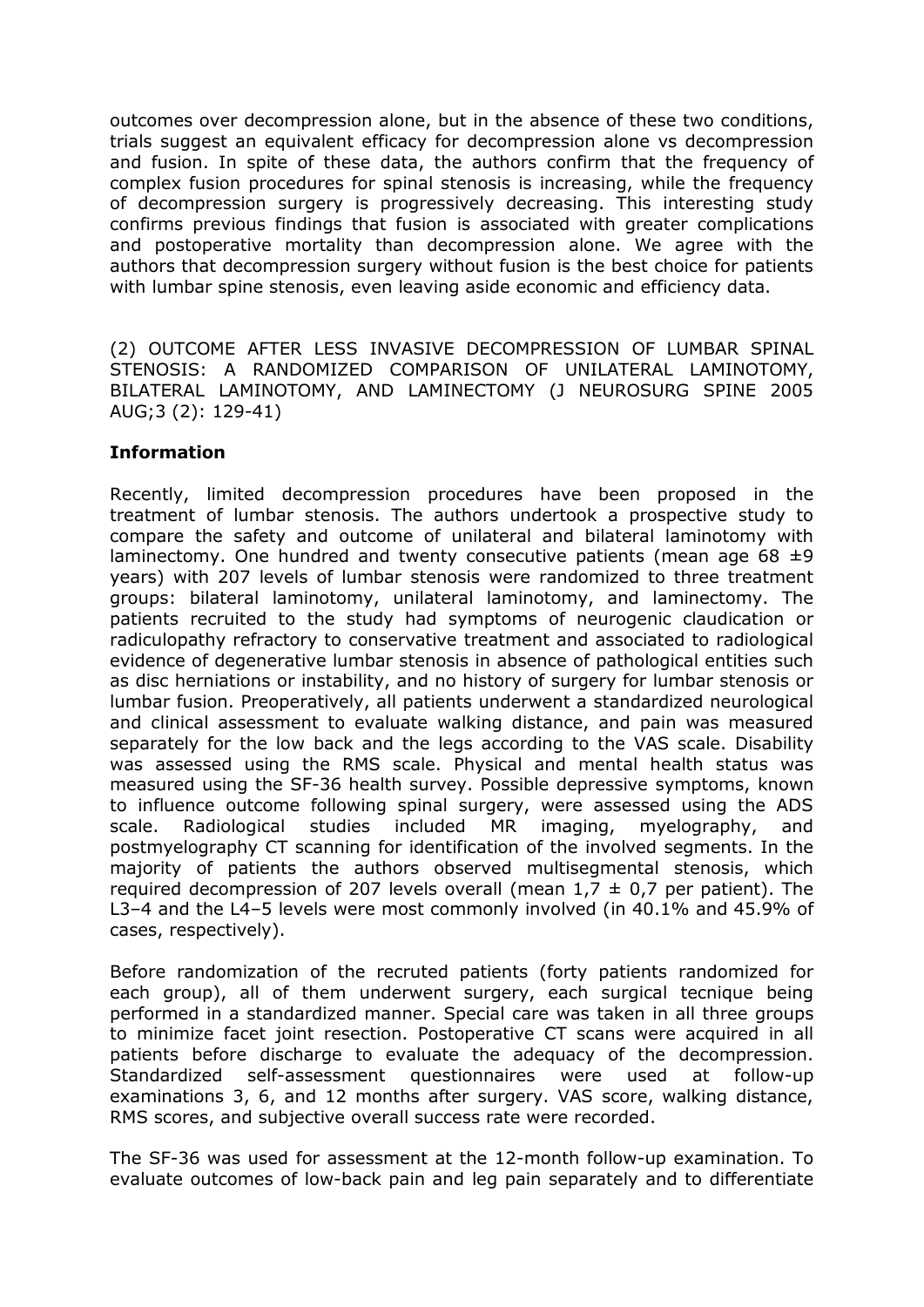between resting conditions and walking, improvement of these parameters was analyzed on a self-assessment five-point scale. To evaluate patient satisfaction with the postoperative result, the authors used the PSI scale. Patients presenting with significant residual or recurrent symptoms underwent postoperative MR imaging and flexion–extension radiography. In cases of instability, residual or adjacent-level stenosis, or lumbar facet syndrome, surgical intervention was performed and documented. Statistical analysis to compare differences in the preoperative clinical and demographic characteristics, intraoperative and clinical outcome variables between the three groups of treatment were performed with the Student's t test, Mann–Whitney rank-sum test, chisquare test, and Fisher exact test. The paired Student t-test and Wilcoxon signed-rank test were used to analyze changes over time within each group. Based on the VAS preoperative overall pain was  $7.5 \pm 2.3$ .

The patients suffered from neurogenic claudication for a mean of 20,2  $\pm$  29,7 months, and walking distance was reduced to  $250 \pm 370$  m. The overall RMS disability score was  $17 \pm 4.3$ . There were no significant intergroup differences in the preoperative characteristics. Cases of severe stenosis were evenly distributed among groups. Spinal canal decompression was adequately achieved in all cases, according to the surgeon. With regard to surgery-induced morbidity, unintended durotomy occurred on all surgically treated levels. The laminectomy group had the highest rate of unintended durotomy, but no subsequent postoperative CSF fistula was observed. An epidural hematoma requiring reoperation was documented on MR imaging in two patients of the unilateral laminotomy group, and two patients of the laminectomy group presented postoperative urinary retention. No patient in group 1 (bilateral laminotomy), three patients in group 2 (unilateral laminotomy), and two patients in group 3 (laminectomy) experienced symptomatic complications. Overall, the perioperative morbidity rate, including the incidental durotomies, was lower in group 1 (5.0%) than in group 3 (22.5%) and group 2 (17.5%). Surgical decompression resulted in a dramatic reduction of overall pain in all three groups ( $p \times 0.001$ ). Compared with that observed in Group 1, however, significantly more residual pain was documented in Groups 2 and  $3-3.6 \pm 2.7$  (Group 2) and  $4 \pm 1$  (Group 3) compared with 2.3  $\pm$  2.4 (Group 1) at the 12-month follow-up evaluation (p , 0.05).

Differentiating between low-back pain and leg pain during resting conditions and walking revealed that superior pain relief occurred in Group 1 patients, particularly during walking and especially in the legs. The most prominent symptom of lumbar stenosis, neurogenic claudication improved in 92% of patients in Group 1 compared with 74 and 68% in Groups 2 and 3 (p , 0.05), respectively. Walking distance varied greatly among individual patients, but overall ambulation recovered rapidly after decompression and remained stable during the follow-up period. There was no significant difference among groups compared with preoperative distances at 12 months in Groups 1, 2, and 3, respectively. The same was true for the RM scale; postoperative scores presented no statistically significant difference among groups but there was a marked difference ( $p \le 0.001$ ) compared with preoperative scores. Comparison of pre- and postoperative SF-36 scores demonstrated a marked and significant improvement, particularly of the physical component but also of most mental subscales, in all three groups. Again, scores were highest in Group 1 patients, with the most pronounced and significant benefit in the bodily pain subscale compared with Groups 2 and 3. Overall patient satisfaction scores were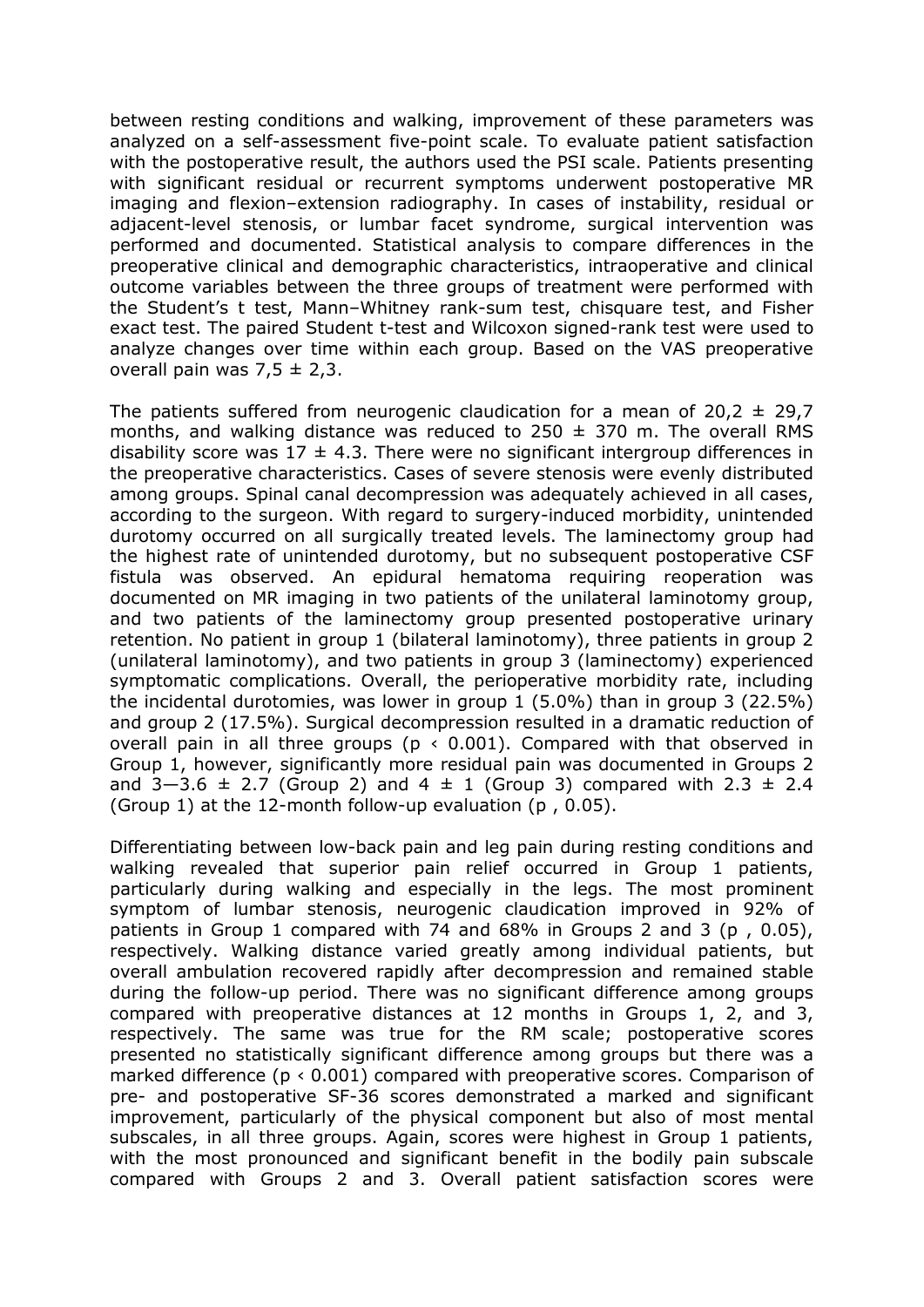significantly superior after bilateral laminotomy. Overall 2.7%, 25.6%, and 26.5% of patients of Groups 1, 2, and 3, respectively, were unsatisfied after 12 months (p , 0.01).

This difference remained stable within the first postoperative year and is also reflected by a self-reported success rate of approximately 80% in Group 1 compared with approximately 65% in Groups 2 and 3. In general, patients were more satisfied with the reduced pain levels than with the improvement in everyday activities. Postoperative CT scanning demonstrated adequate decompression in all patients, and in no patient was reoperation for residual or recurrent spinal stenosis at the same segment(s) required within 12 to 18 months. Adjacent level stenosis requiring decompression occurred in one Group 3 patient. Facet joint denervation was successfully performed in two patients who presented with lumbar facet syndrome. In five patients (three in Group 3 and two in Group 2), postoperative instability developed requiring instrumentation assisted fusion. Overall, the reoperation rate did not differ among groups.

### **Analysis**

The authors of this paper present the results of the first randomized prospective study to compare the safety and outcome of uni- and bilateral laminotomy compared with laminectomy in 120 patients with lumbar spinal stenosis. All three procedures yielded highly significant improvement in symptoms and scores; however, significantly superior outcome was demonstrated after bilateral laminotomy.

The other two surgical procedures yielded comparable results. In our opinion, this study has been carefully performed and analyzed, and it demonstrates that bilateral and unilateral laminotomy allow adequate and safe decompression of the spinal canal in patients with lumbar stenosis. These limited decompression procedures result in a highly significant reduction of symptoms and disability and improve health-related QOL.

Outcome after unilateral laminotomy is comparable with that after laminectomy. Bilateral laminotomy was associated with a significant benefit in most outcome parameters during a minimum follow-up period of 12 months and thus constitutes a promising treatment alternative.

(3) BIOMECHANICAL ASSESSMENT OF MINIMALLY INVASIVE DECOMPRESSION FOR LUMBAR SPINAL CANAL STENOSIS. A CADAVERIC STUDY (J SPINAL DISORD TECH. 2009 OCT;22 (7): 486-91)

### **Information**

Minimally invasive posterior decompression using a microscope or an endoscope is becoming popular for elderly patients with lumbar spinal canal stenosis. An advantage of the technique is that the cauda equina and nerve roots are in clear view and the facet joints, paravertebral muscles, and spinous process are well preserved. Moreover, the hypertrophied ligamentum flavum has been acknowledged as one of the contributors to lumbar spinal canal stenosis, and this surgical tecnique allows removal of the ligamentum flavum without destroying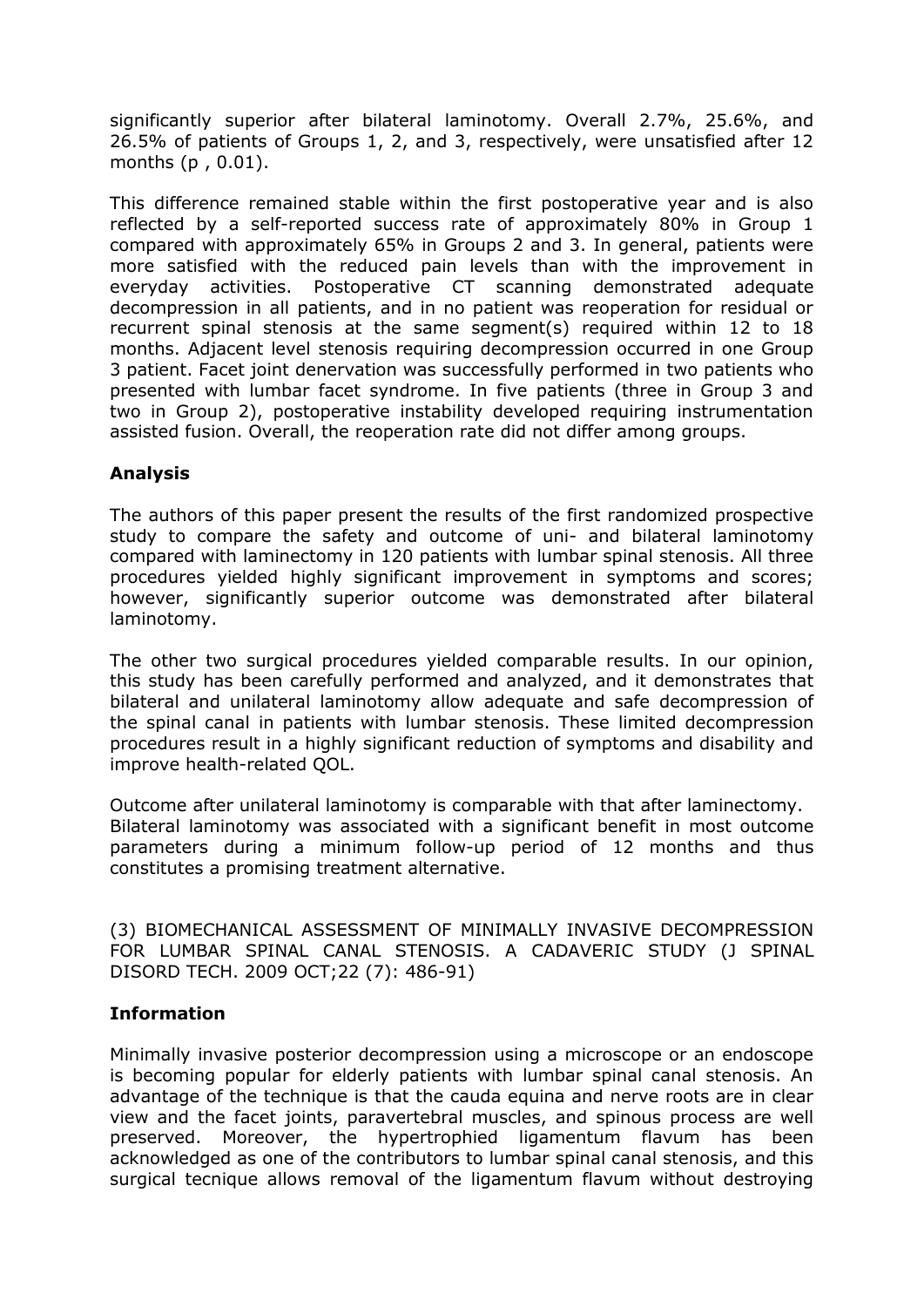the facet joints during the decompression. The facet joints have an important role in stabilizing the lumbar joints, especially in axial rotation. By preserving the facet joints, there should be less postoperative instability, and fusion may be avoided. The authors designed a biomechanical study on the cadaveric human lumbar spine, focused on a biomechanical comparison of the changes on motion segments after a minimally invasive decompression and after a conventional medial facetectomy. Eight human lumbar motion segments (4 segments of L2-3 and 4 segments of L4-5) were used in this study. Each specimen was tested by the authors in a materials testing machine (MTS 858 Mini-Bionix Test System, Minneapolis, MN) according to the following loading protocol: axial compression, flexion, extension, lateral bending to the right and to the left and axial rotation to the right and to the left.

This loading protocol was applied to each motion segment after the following surgical interventions: left fenestration (1), bilateral decompression via unilateral approach (2), medial facetectomy (3), and total facetectomy (4). The relative stiffness of the motion segments was determined and compared with a normalized stiffness for the specimen when intact. The authors observed that there were significant differences between intact and total facetectomy in compression ( $p < 0.05$ ), extension ( $p < 0.01$ ), and right and left axial rotations (p<0.01). In addition, the ratios of stiffness for both left fenestration and bilateral decompression via unilateral approach were about 80% in all motions and none of the differences in the ratio of stiffness between these two groups were significant. On the other hand, the ratio of stiffness for bilateral decompression group was significantly greater than that for medial facetectomy group in extension and axial rotation. Comparing L2-3 with L4-5, for L2-3 the ratio of stiffness for bilateral decompression was significantly greater than that for medial facetectomy, but only in axial rotation, but there were no significant differences in stiffness for any of the loading modes at L4-5. Based on these results, the authors highlight that bilateral decompression via unilateral approach introduces less biomechanical instability (measured by changes in stiffness) than conventional medial facetectomy, especially in extension and axial rotation, and this technique leaves the spine more than 80% as stiff as the intact spine.

So, they conclude that these results support the argument for a minimally invasive bilateral decompression, which preserves the facet joints and produces less postoperative instability.

## **Analysis**

This paper is the first biomechanical study on the cadaveric human lumbar spine focused on minimally invasive decompression. In our opinion, this paper should be interpreted carefully because few conclusions can be taken from it. The methodology in this study is limited to some extent by the lack of active muscle function in cadaveric motion segments and the analysis of isolated motion segments.

In our opinion, this study lacks two things; the authors initially develop and apply 5 surgical techniques on each on motion segment, but they only analyze and compare 2 of them. More conclusions could be taken if all the techniques were analyzed. Moreover, they study two non- consecutive motion segments, L2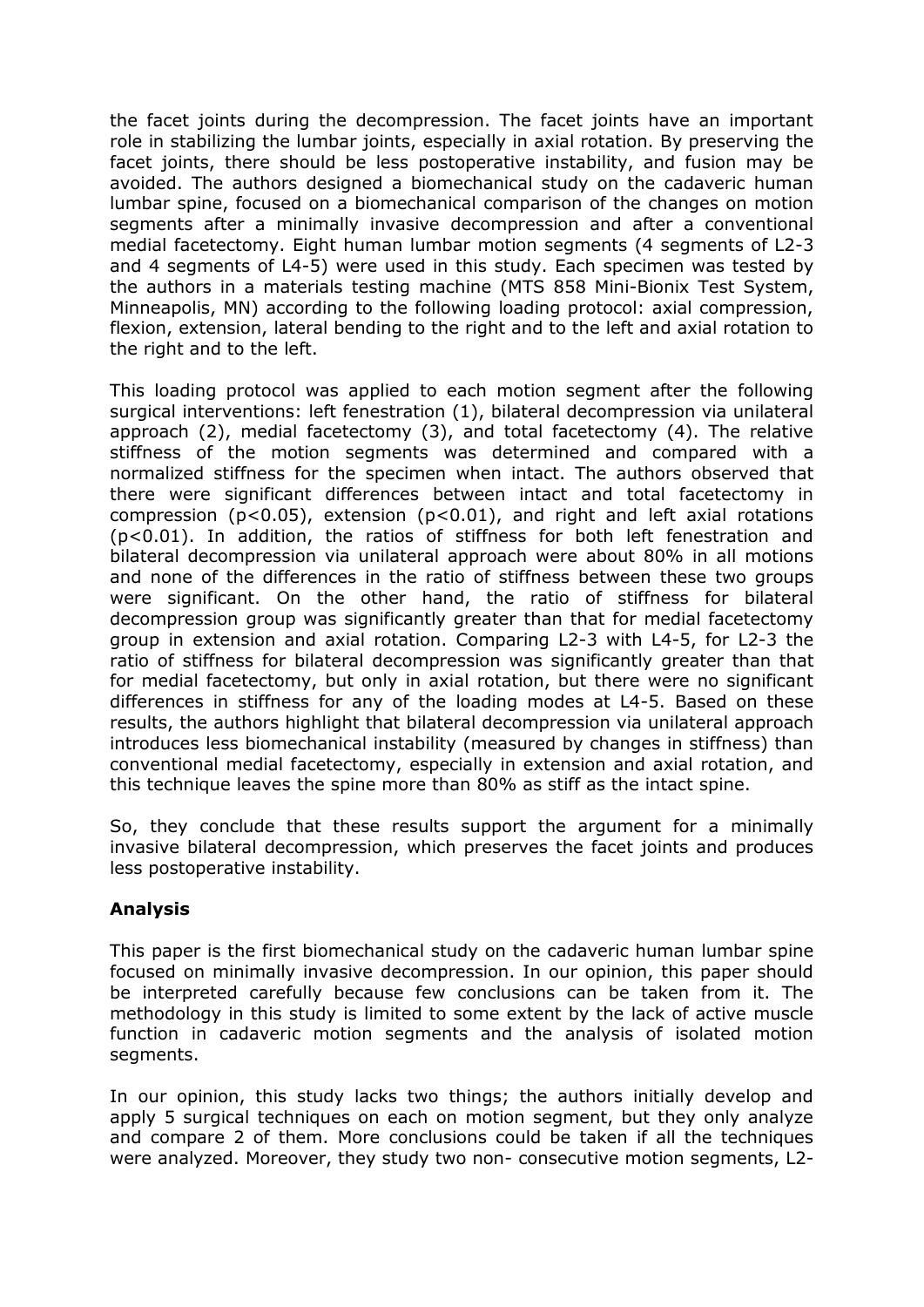L3 and L4-L5. We think that conclusions derived from two consecutive motion segments would give more information and be more relevant.

Despite such limitations, we appreciate the efforts of the authors in carrying out this analysis, which supports the concept that bilateral decompression via unilateral approach (using either a microscope or an endoscope) induces less biomechanical instability and it is an optimal surgical technique for lumbar spinal canal stenosis.

(4) CLINICAL OUTCOMES OF MICROENDOSCOPIC DECOMPRESSIVE LAMINOTOMY FOR DEGENERATIVE LUMBAR SPINAL STENOSIS (EUR SPINE J. 2009; 18: 672-678)

### **Information**

The goal of surgical treatment for degenerative lumbar spinal stenosis (LSS) is to effectively relieve the neural structures by various decompressive techniques. Microendoscopic decompressive laminotomy (MEDL) is an attractive option because of its minimally invasive nature. The aim of this prospective study was to investigate the effectiveness of MEDL by evaluating the clinical outcomes of patients who were treated with the MEDL technique between December 2005 and April 2007. The indications for surgery were moderate to severe stenosis, persistent neurological symptoms, and failure of conservative treatment. Patients with mechanical back pain, more than grade I spondylolisthesis, or radiographic signs of instability were not included. A total of 53 patients (36 women and 17 men, mean age 62.0) were included. Forty-five patients (84.9%) were satisfied with the treatment result after a follow-up period of 15.7 months (12–24). The clinical outcomes were evaluated with the Oswestry disability index (ODI) for overall disability and the Japanese Orthopedic Association (JOA) score for clinical symptoms and signs. Of the 50 patients providing sufficient data for analysis, the ODI improved from 64.3  $\pm$  20.0 to 16.7  $\pm$  20.0. The JOA score improved from 9.4  $\pm$  6.1 to 24.2  $\pm$  6.0. The improvement rate was 73.9  $\pm$  30.7% and 40 patients (80%) had good or excellent results. The surgical complications were five cases of dural tear, two cases of wrong level operation, and transient neuralgia in 4 patients. Although the prevalence of pre-operative comorbidities was very high (69.8%), there was no serious medical complication.

There was no post-operative instability at the operated segment as evaluated with dynamic radiographs at final follow-up. No progression of pre-existing spondylolisthesis or scoliosis was observed. The authors concluded that MEDL is a safe and very effective minimally invasive technique for degenerative lumbar spinal stenosis, and that with appropriate patient selection, the risk of postoperative instability is minimal.

## **Analysis**

Microendoscopic decompressive laminotomy (MEDL) was developed in 2002 for the treatment of lumbar spinal stenosis. It has replaced the classic decompressive procedure and become the standard in many countries. By using a tubular retractor with the incorporated fibro-optic endoscopic system, this minimally invasive decompressive technique usually involves less blood loss, less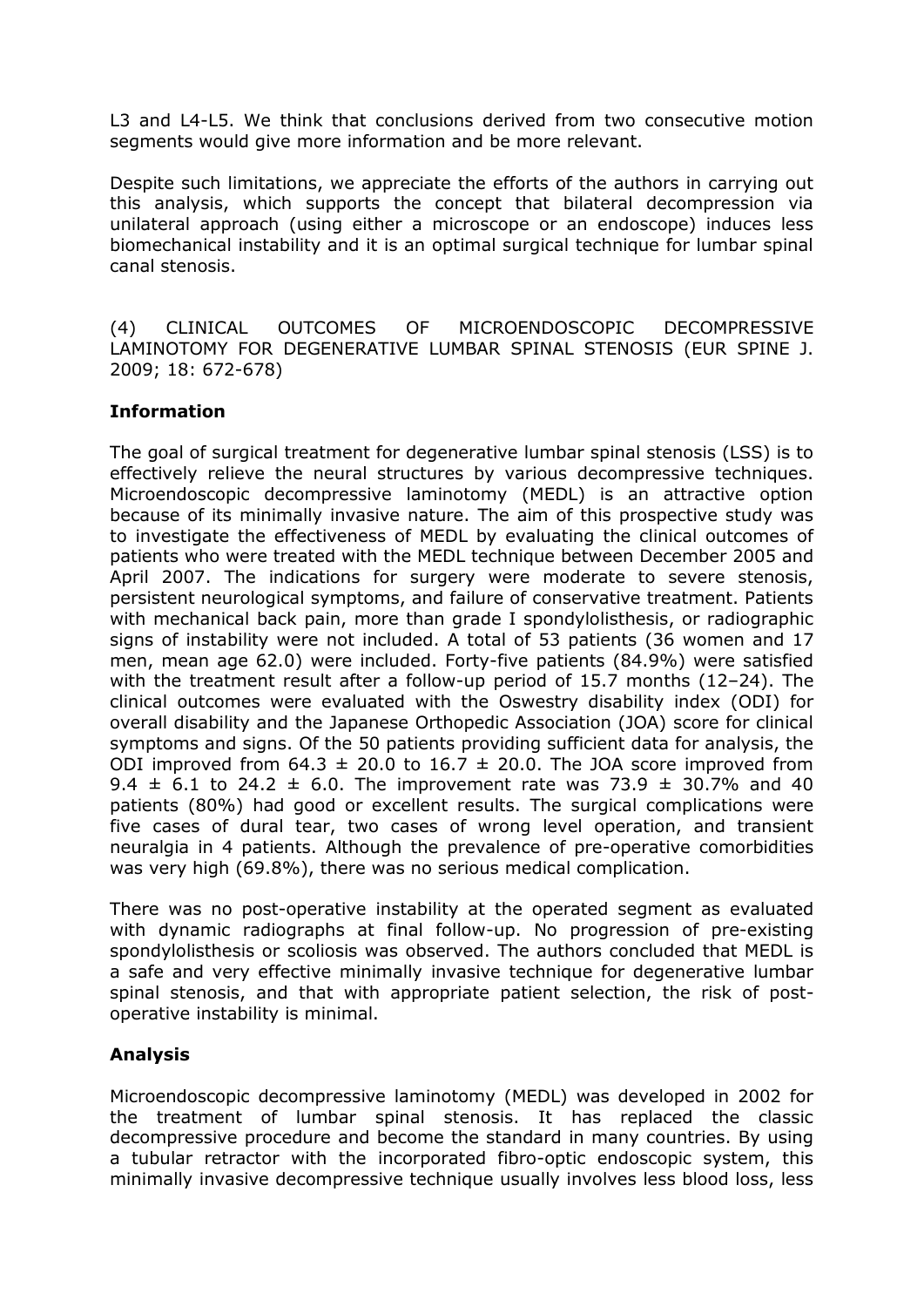muscle dissection, and less injury to the stabilizing structures. The goal of the authors was to evaluate the clinical outcomes of MEDL and the possibility of avoiding post-operative instability after decompressive surgery. In this paper, the MEDL technique is well documented, and the prospective study is well designed, using appropriate inclusion and exclusion criteria, and with a good follow-up with objective evaluation tools. There are however, some limitations to this study. First, there is no control group for comparison. Second, the follow-up is not long enough to draw conclusions about the long-term benefits, because the initial benefits of surgical decompression might deteriorate over time.

Moreover, because patients with higher-grade spondylolisthesis or patients with mechanical low back pain were excluded in the cohort selection, the conclusion that MEDL can preserve pre-operative stability can only be applied to selected patients. The authors recognized these shortcomings, and they accept them as a limitation when extrapolating the results of the study to the general population. There are two concepts that we found interesting in this article and which we want to highlight; the first one is that, in spite of the very high prevalence of pre-operative comorbidities, there was no major medical complication. This fact emphasizes the value of minimally invasive surgical procedures in the elderly population, which frequently associates a high prevalence of pre-operative comorbidities. The other is that post-operative instability developed in only one patient, who did not have pre-operative spondylolisthesis or scoliosis. A follow-up MRI showed the decompressive procedure involved excessive invasion to the facet joint complex. This supports the argument that by preserving the facet joints, we can avoid postoperative instability. This study demonstrates that MEDL is a good surgical option to decompress the stenosis and very effective in relieving the neurological symptoms and improving patients' quality of life. We agree with the authors of this paper that MEDL may be a good option for elderly patients, who tend to have more severe stenosis involving multiple levels, and more pre-operative comorbidities.

(5) DEGENERATIVE LUMBAR SPINAL STENOSIS. DECOMPRESSION WITH AND WITHOUT ARTHRODESIS (J BONE JOINT SURG AM. 1995 JUL;77 (7): 1036-41.

### **Information**

Decompression of the stenotic segment of the spine is the recommended treatment for patients who have severe clinical symptoms that have not responded to conservative treatment. Simultaneous arthrodesis has been advocated by those who believe that the pain is related to osteoarthrotic changes at the intervertebral joints and that decompressed segments tend to become unstable later on. The authors designed this prospective study to evaluate the results of decompression of the spine, with and without arthrodesis, for the treatment of lumbar spinal stenosis without instability. Forty-five patients (twenty-one men and twenty-four women) were randomly assigned to one of three treatment groups (fifteen patients in each group) according to when they were admitted to the hospital. Group I was treated with decompression with laminotomy and medial facetectomy; Group II, with decompression and arthrodesis of the most stenotic segment; and Group III, with decompression and arthrodesis of all of the decompressed vertebral segments.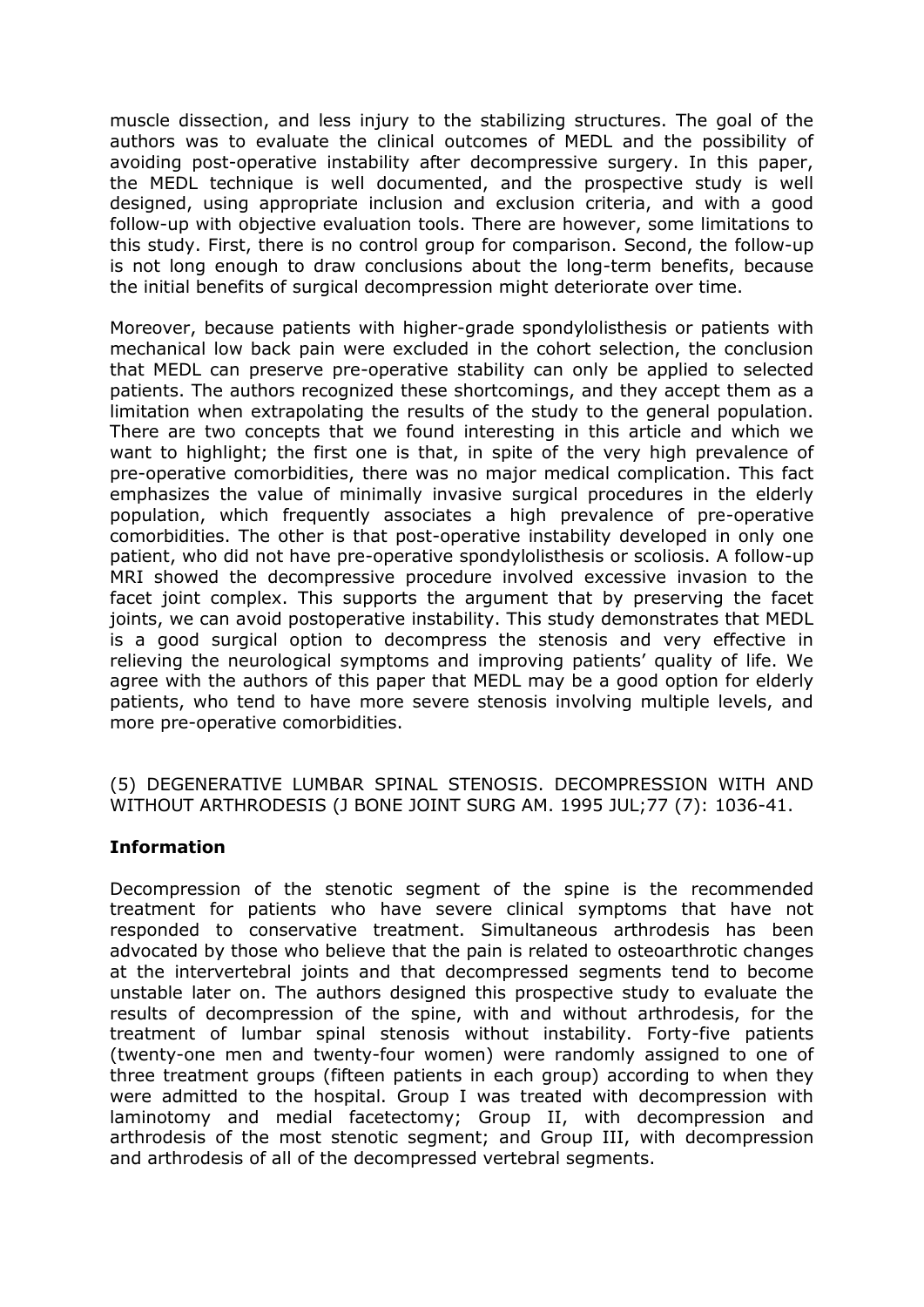All of the operations were performed by the same surgeon. The average duration of follow-up was twenty-eight months (range, twenty-four to thirty-two months). All three groups had a significant improvement in the distance that the patients were able to walk at the time of the latest follow-up examination compared with before the operation ( $p < 0.001$  for Group I,  $p < 0.002$  for Group II, and  $p <$ 0.005 for Group III). There were no significant differences in the results among the three groups with regard to the relief of pain ( $p = 0.25$  for Group I compared with Group II,  $p = 0.36$  for Group II compared with Group III, and  $p = 0.92$  for Group I compared with Group III).

The authors of this study conclude that, in the absence of segmental instability, arthrodesis is not necessary after decompression of the lumbar spine in patients who have degenerative lumbar spinal stenosis, provided that the stabilizing posterior elements of the spine are preserved during the operation.

## **Analysis**

Decompression of the neural elements changes the natural history of lumbar spinal stenosis and improves the quality of life by relieving pain. The main challenge in the operative treatment of spinal stenosis is to provide adequate decompression while maintaining stability. The stability of the decompressed spine can be maintained with meticulous operative technique. In this study, the increased distance that the patients could walk and the relief of pain postoperatively were very significant in all three groups. There were no significant differences between the results as evaluated by an independent examiner. These clinical results support the findings of experimental studies that symptomatic segmental instability does not develop after a partial medial facetectomy. We agree with the authors of this paper that arthrodesis is not justified in the absence of radiologically detectable segmental instability when treating lumbar spinal stenosis.

## **Synthesis**

Acquired lumbar stenosis is the most common indication for lumbar spinal surgery in elderly patients (age  $> 65$  years) and will continue to gain in importance as life expectancy increases and perioperative management improves. Decompressive laminectomy is the standard surgical treatment in these patients, but it is successful in only 64% of cases. In particular, spinal instability has been implicated as a cause of surgical failures, because wide posterior decompression significantly alters spinal anatomy and biomechanics, thus prompting many spine surgeons to perform fusion procedures to treat lumbar stenosis. Although numerous studies have been conducted to address the impact of fusion on outcome, overall results after decompression alone have not been surpassed. The frequency of fusion surgery, however, has been steadily increasing in the treatment of degenerative lumbar disease despite numerous concerns. Instead of combining fusion with decompression and thus maximizing surgery and associated perioperative risks, some surgeons have attempted to decrease the operative failure rate by minimizing the invasiveness of the decompressive procedure. Multiple decompressive techniques (fenestration, laminotomy, etc) have been developed in this way. The reported results have been encouraging, with success rates as high as 90%. These techniques provide an adequate and safe decompression and faster post-operative recovery, by avoiding an extensive resection of the posterior bone and muscular structures,